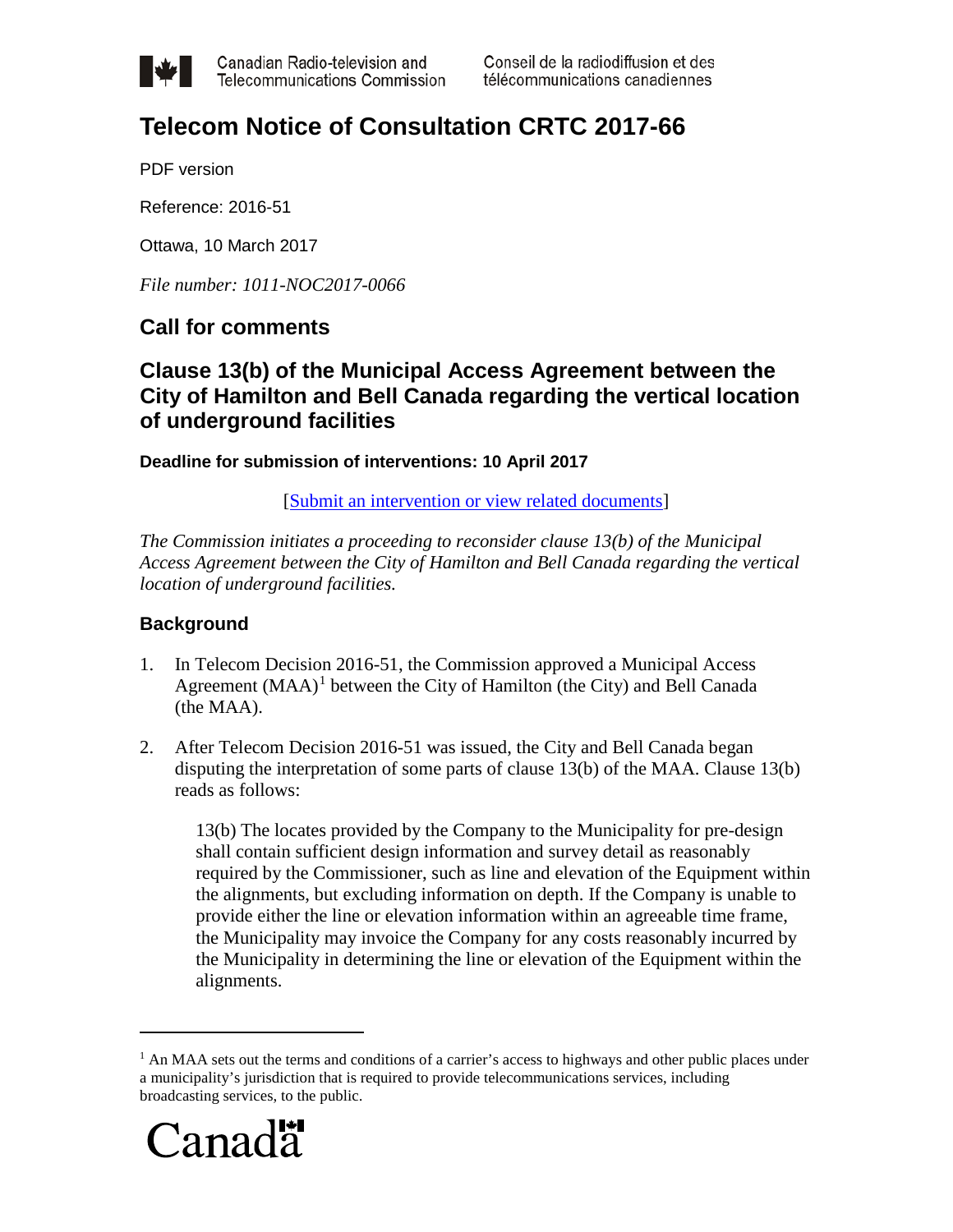- 3. On 13 May 2016, Bell Canada filed a letter with the Commission in which it requested clarification concerning the application of clause 13(b). Specifically, it sought to understand whether the Commission intended to require Bell Canada to provide the vertical coordinates of its underground facilities to the City upon request. Bell Canada submitted that it and the City had divergent views on the requirements of the clause, and that clarification would facilitate the operation of the MAA.
- 4. On 21 July 2016, Commission staff issued a letter to both parties in which it indicated its view that clause 13(b), as worded in Telecom Decision 2016-51, does not require Bell Canada to provide to the City vertical coordinates of its underground facilities.
- 5. On 16 August 2016, the City filed a letter with the Commission in which it requested that the Commission rule on the legal effect of clause 13(b). Further, on 14 September 2016, the City filed a letter with the Commission in which it submitted that the Commission should
	- i. define a clear and fair process, and establish reasonable timelines, that would enable the City and Bell Canada to present a coherent and complete record on the issue of elevation and clause 13(b); and
	- ii. define a clear process that would provide for proper notice to potentially affected third parties and enable them to make representations to the Commission on the issue.

# **Further process with regard to clause 13(b)**

- 6. As noted above, Bell Canada and the City have divergent views on the requirements of clause 13(b). The City was of the view that the Commission intended to require Bell Canada to provide vertical coordinates in the form of elevation information for Bell Canada's underground facilities, while excluding depth information expressed as the distance of a facility from the surface of the ground. Bell Canada, however, was of the view that the Commission did not intend for the company to be required to provide vertical coordinates of its underground facilities.
- 7. Having reviewed the parties' submissions, the Commission considers that the matter of whether Bell Canada should provide vertical coordinates to the City as part of the pre-design process is important to the parties. Given this and the views expressed in support of the various interpretations, the Commission considers that there is merit in reviewing the obligations addressed in clause 13(b).
- 8. In light of the above, the Commission is initiating a proceeding to consider this matter.

# **Call for comments**

9. In this proceeding, the Commission is seeking comments on whether the MAA between the City and Bell Canada should provide the City with the ability to require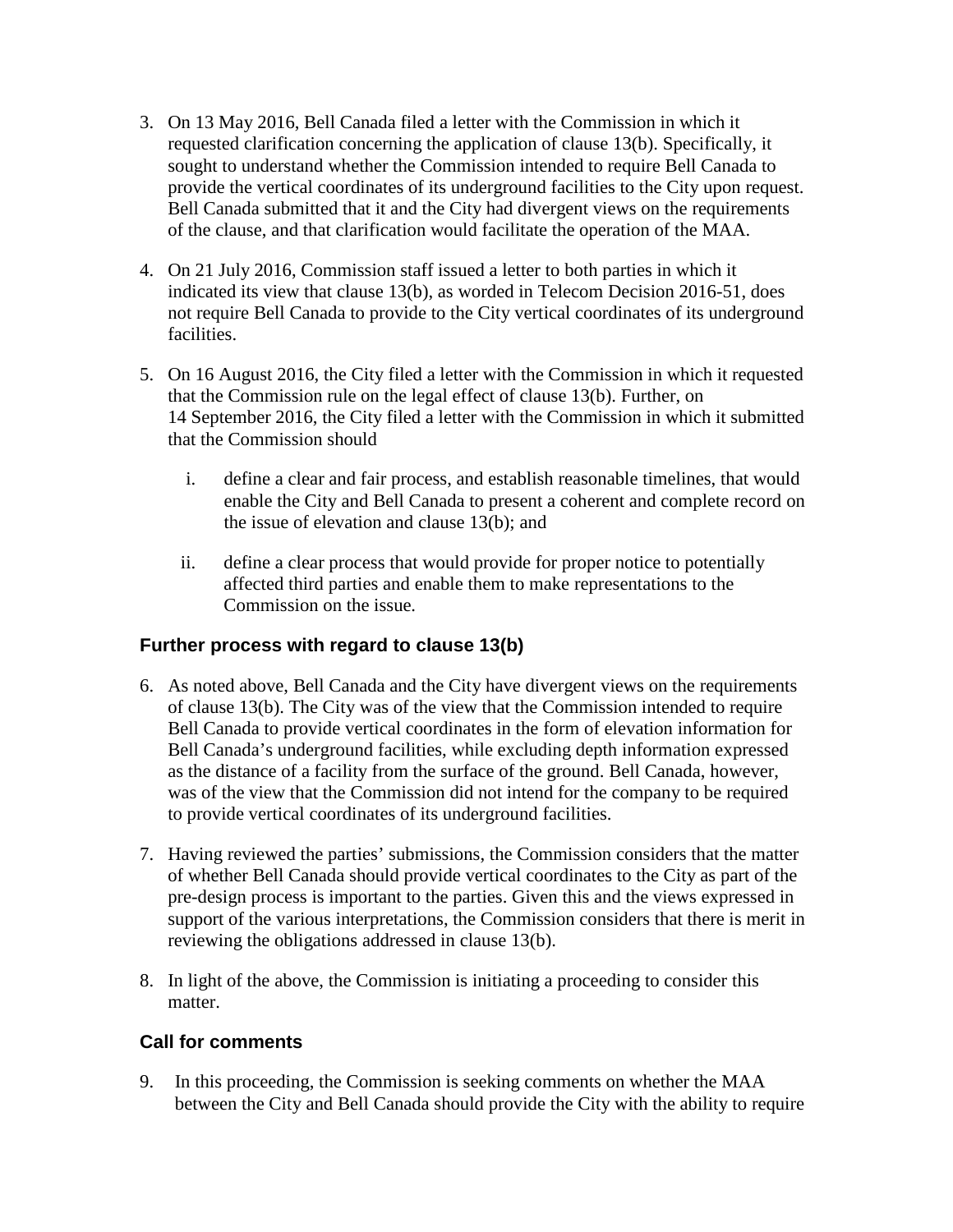Bell Canada to provide it with the vertical coordinates for the company's underground facilities as part of the pre-design process, and, if so, in what form those vertical coordinates should be. The Commission invites comments, with supporting rationale, on the following questions:

- i. When Bell Canada is required by the General Manager of Public Works for the City to provide locates of its underground facilities to the City for the purpose of pre-design, should the City have the ability to require Bell Canada to include the vertical coordinates of Bell Canada's underground facilities? Why or why not?
- ii. What would be the benefits for the City of having the vertical coordinates of Bell Canada's underground facilities?
- iii. What would be the costs and implications for Bell Canada if it is required to provide the vertical coordinates of its underground facilities?
- iv. What would be the costs and implications for the City if Bell Canada is not required to provide the vertical coordinates of its underground facilities?
- v. If the Commission determines that Bell Canada must provide the vertical coordinates of its underground facilities upon request, in what form should the vertical location be provided (for example, elevation relative to sea level)?
- vi. If the Commission determines that Bell Canada must provide the vertical coordinates of its underground facilities upon request, should this requirement apply to underground facilities already installed or only to underground facilities to be installed after the Commission's decision is issued?
- 10. To the extent that parties refer to sources considered to be "industry standard" in support of their positions, parties should provide copies of the relevant sections of such sources.

# **Procedure**

11. The *Canadian Radio-television and Telecommunications Commission Rules of Practice and Procedure* (the Rules of Procedure) apply to this proceeding. The Rules of Procedure set out, among other things, the rules for the content, format, filing, and service of interventions, answers, replies, and requests for information; the procedure for filing confidential information and requesting its disclosure; and the conduct of public hearings. Accordingly, the procedure set out below must be read in conjunction with the Rules of Procedure and related documents, which can be found on the Commission's website at www.crtc.gc.ca, under ["Statutes and Regulations.](http://crtc.gc.ca/eng/statutes-lois.htm)" The guidelines set out in Broadcasting and Telecom Information Bulletin 2010-959 provide information to help interested persons and parties understand the Rules of Procedure so that they can more effectively participate in Commission proceedings.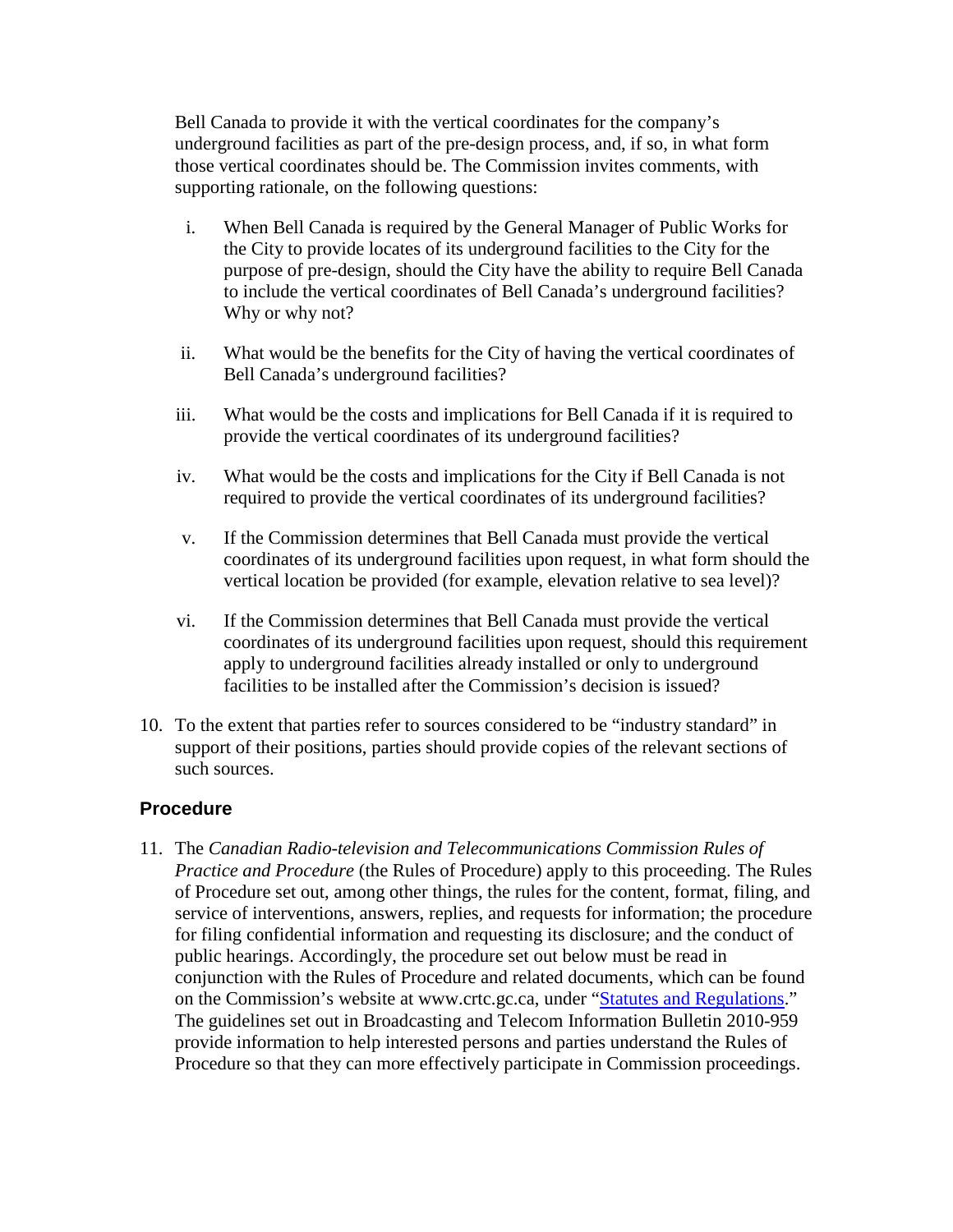- 12. The record of the Telecom Decision 2016-51 proceeding is added to the record of this proceeding.
- 13. The City and Bell Canada are made parties to this proceeding and may file interventions with the Commission by **10 April 2017**.
- 14. Interested persons who wish to become parties to this proceeding must file an intervention with the Commission regarding the above-noted issues by **10 April 2017**. The intervention must be filed in accordance with section 26 of the Rules of Procedure.
- 15. Parties are permitted to coordinate, organize, and file, in a single submission, interventions by other interested persons who share their position. Information on how to file this type of submission, known as a joint supporting intervention, as well as a [template](http://www.crtc.gc.ca/eng/file/jsit-ifct.htm) for the accompanying cover letter to be filed by parties, can be found in Telecom Information Bulletin 2011-693.
- 16. The City and Bell Canada may file final replies with the Commission by **18 April 2017**.
- 17. The Commission encourages interested persons and parties to monitor the record of this proceeding, available on the Commission's website at www.crtc.gc.ca, for additional information that they may find useful when preparing their submissions.
- 18. Submissions longer than five pages should include a summary. Each paragraph of all submissions should be numbered, and the line \*\*\* End of document \*\*\* should follow the last paragraph. This will help the Commission verify that the document has not been damaged during electronic transmission.
- 19. Pursuant to Broadcasting and Telecom Information Bulletin 2015-242, the Commission expects incorporated entities and associations, and encourages all Canadians, to file submissions for Commission proceedings in accessible formats (for example, text-based file formats that enable text to be enlarged or modified, or read by screen readers). To provide assistance in this regard, the Commission has posted on its website [guidelines](http://www.crtc.gc.ca/eng/archive/acces.htm) for preparing documents in accessible formats.
- 20. Submissions must be filed by sending them to the Secretary General of the Commission using **only one** of the following means:

#### **by completing the**

[\[Intervention form\]](https://services.crtc.gc.ca/pub/instances-proceedings/Default-Defaut.aspx?lang=eng&YA=2017&S=O&PA=a&PT=nc&PST=a#2017-66)

or

#### **by mail to** CRTC, Ottawa, Ontario K1A 0N2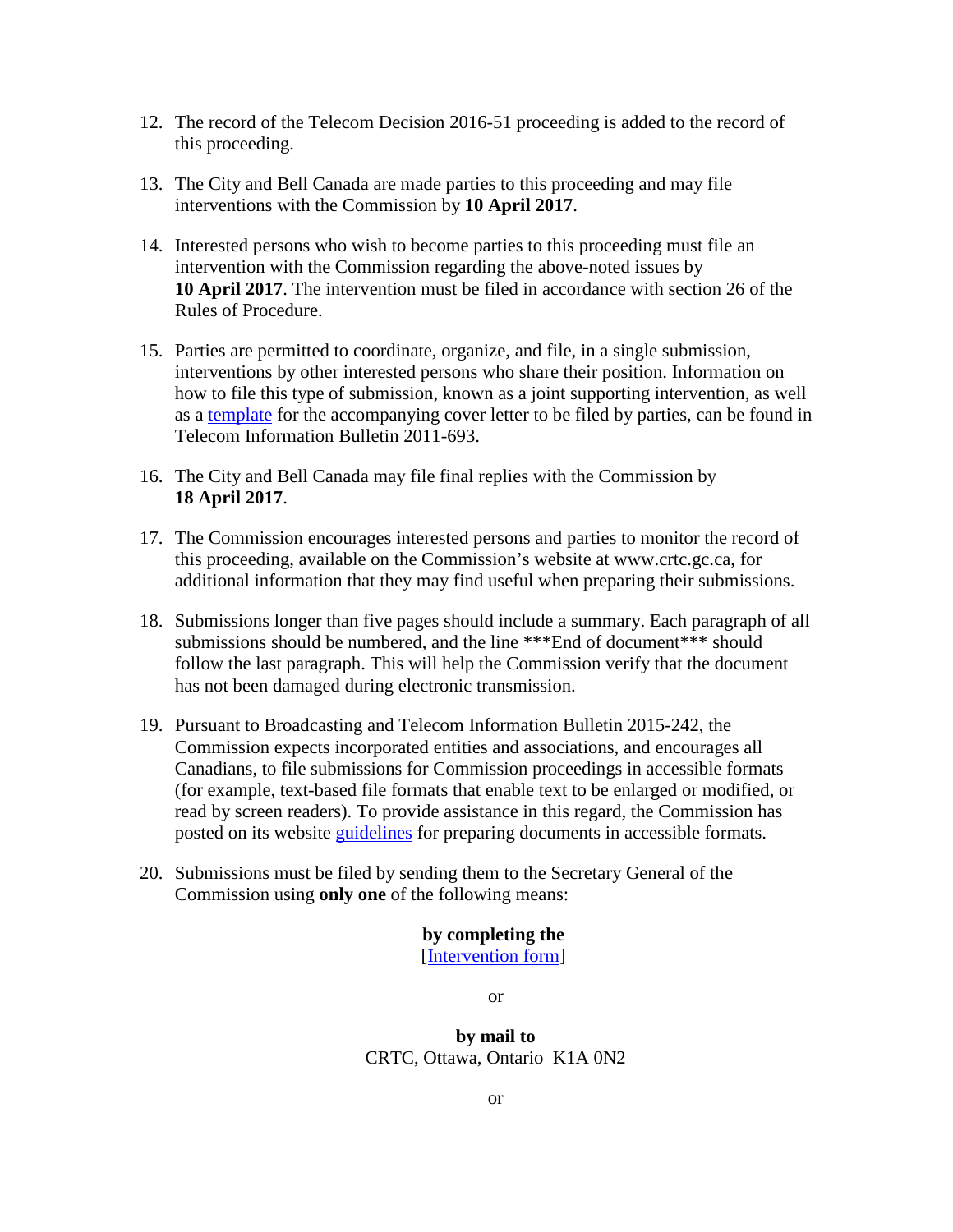#### **by fax to** 819-994-0218

- 21. Parties who send documents electronically must ensure that they will be able to prove, upon Commission request, that filing of a particular document was completed. Accordingly, parties must keep proof of the sending and receipt of each document for 180 days after the date on which the document is filed. The Commission advises parties who file and serve documents by electronic means to exercise caution when using email for the filing/service of documents, as it may be difficult to establish that service has occurred.
- 22. In accordance with the Rules of Procedure, a document must be received by the Commission and all relevant parties by 5 p.m. Vancouver time (8 p.m. Ottawa time) on the date it is due. Parties are responsible for ensuring the timely delivery of their submissions and will not be notified if their submissions are received after the deadline. Late submissions, including those due to postal delays, will not be considered by the Commission and will not be made part of the public record.
- 23. The Commission will not formally acknowledge submissions. It will, however, fully consider all submissions, which will form part of the public record of the proceeding, provided that the procedure for filing set out above has been followed.

#### **Important notice**

- 24. All information that parties provide as part of this public process, except information designated confidential, whether sent by postal mail, facsimile, email, or through the Commission's website at www.crtc.gc.ca, becomes part of a publicly accessible file and will be posted on the Commission's website. This includes all personal information, such as full names, email addresses, postal/street addresses, and telephone and facsimile numbers.
- 25. The personal information that parties provide will be used and may be disclosed for the purpose for which the information was obtained or compiled by the Commission, or for a use consistent with that purpose.
- 26. Documents received electronically or otherwise will be posted on the Commission's website in their entirety exactly as received, including any personal information contained therein, in the official language and format in which they are received. Documents not received electronically will be available in PDF format.
- 27. The information that parties provide to the Commission as part of this public process is entered into an unsearchable database dedicated to this specific public process. This database is accessible only from the web page of this particular public process. As a result, a general search of the Commission's website with the help of either its search engine or a third-party search engine will not provide access to the information that was provided as part of this public process.